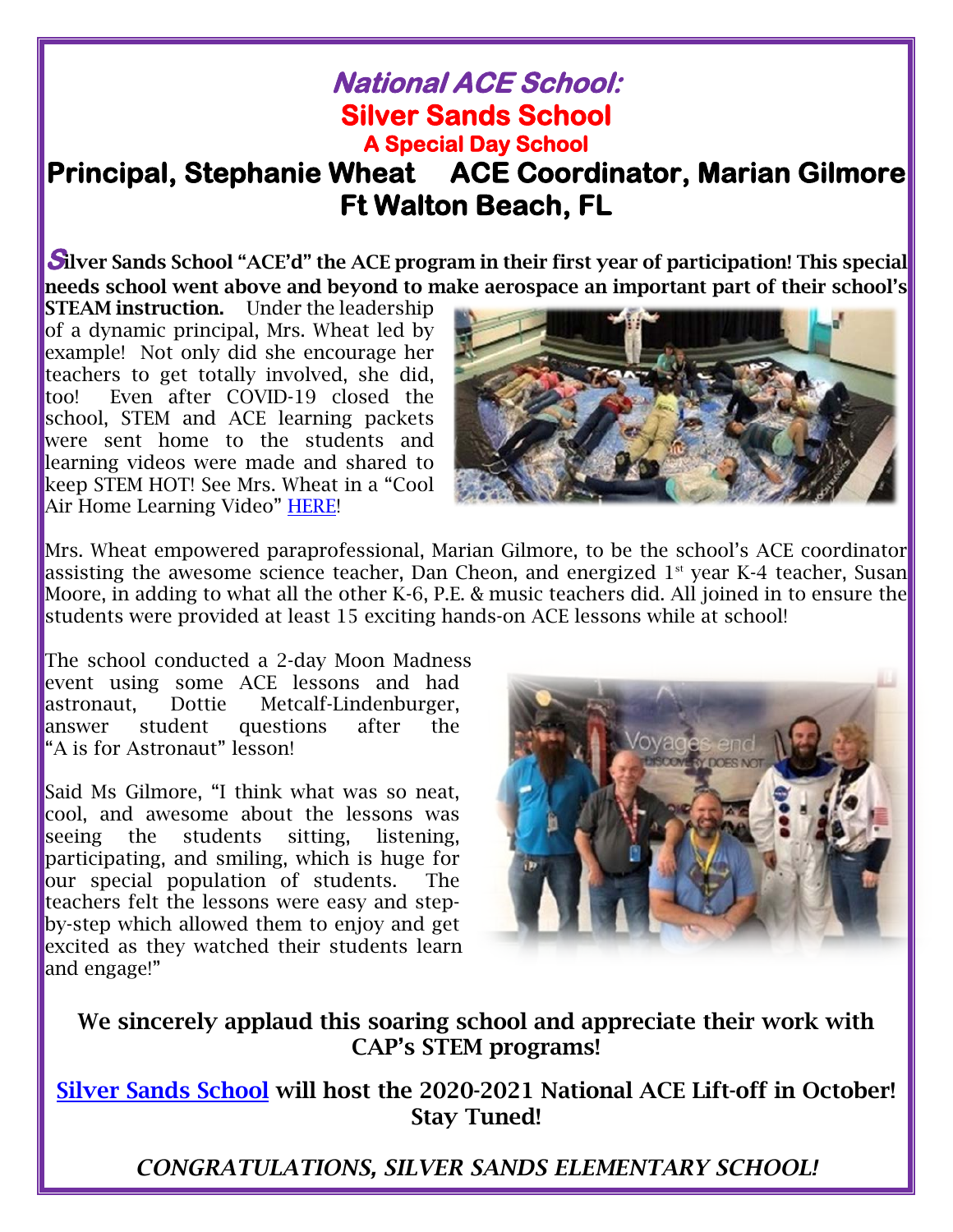*Great program. It helps to engage students and makes learning fun. The lesson plans are AMAZING and so easy to use!!!*

*Our students love ACE Days! They are excited and behave much better when we will be do an ACE lesson! The ACE program has brought our school opportunities our students' parents never thought possible!* 

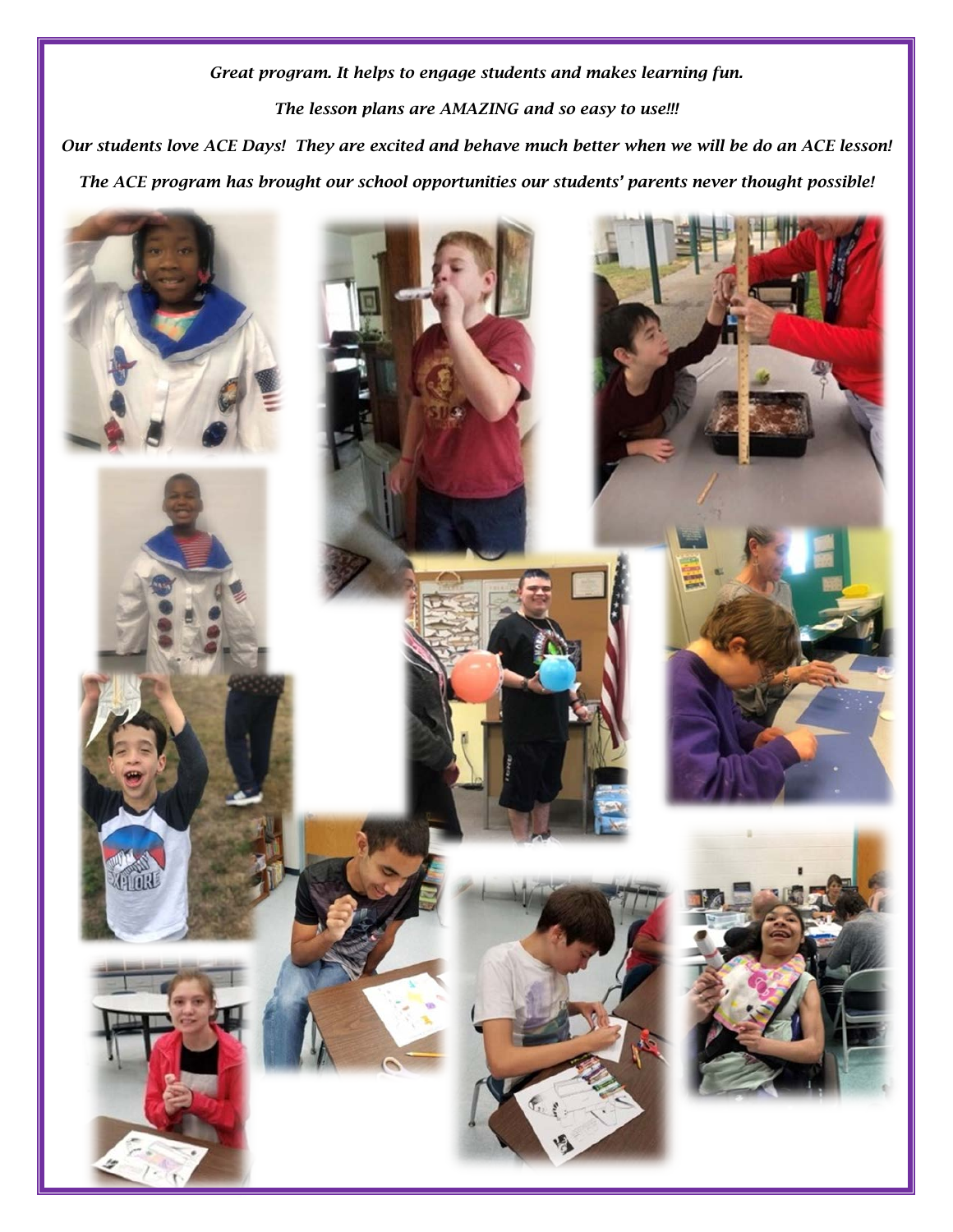